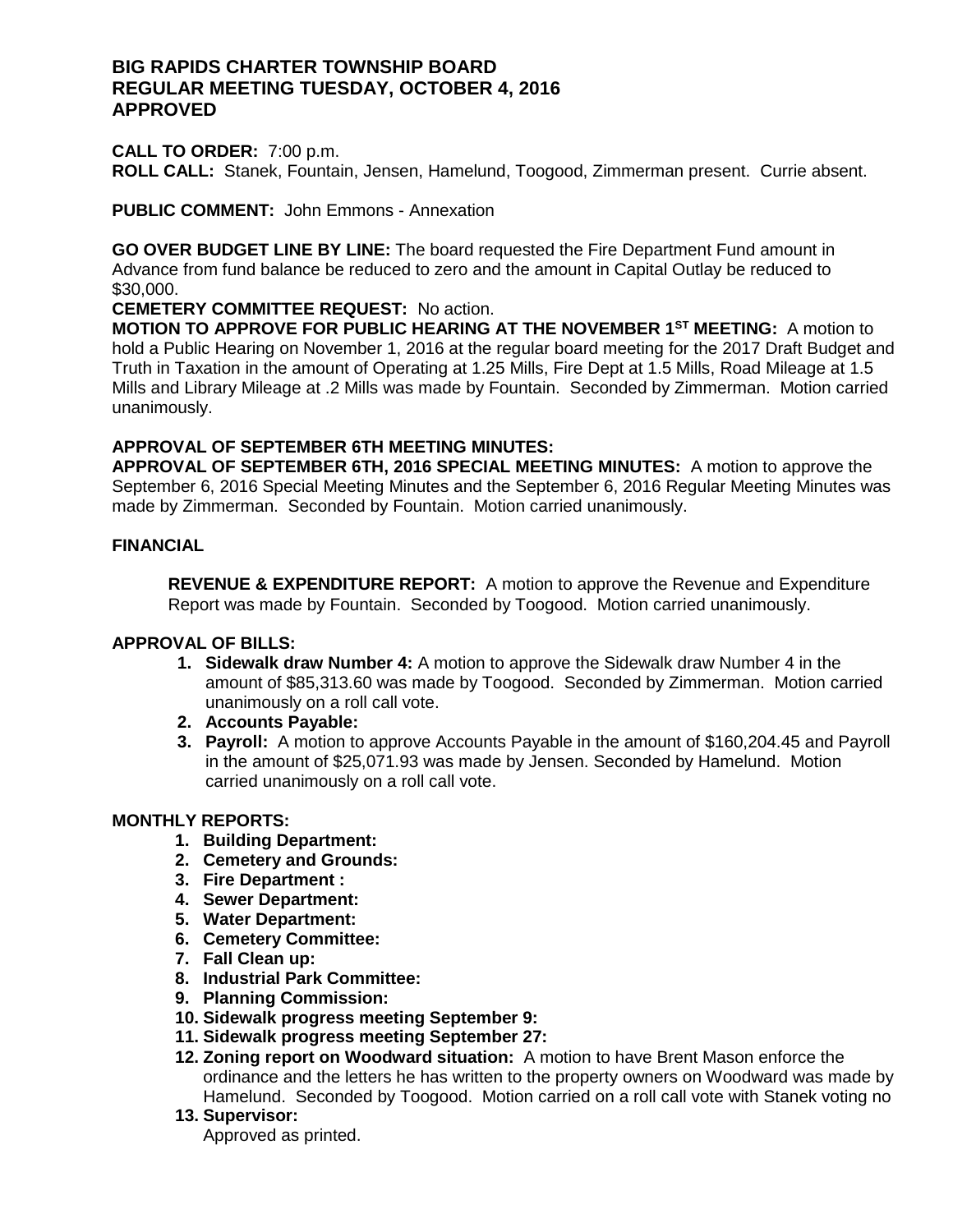### **UNFINISHED BUSINESS:**

- **1. Setting pay rate for next year-supervisor Resolution # 2016-07:** A motion to approve Resolution #2016-07 setting the rate of pay for the Supervisor starting January 1, 2017 in the amount of \$14,000 was made by Jensen. Seconded by Hamelund. Motion fails on a roll call vote Jensen – yes Hamelund – no, Zimmerman – no, Toogood – no, Fountain – yes, Stanek – yes.
- **2. Setting pay rate for next year-clerk-Resolution # 2016-08:** A motion to approve Resolution #2016-08 setting the rate of pay for the Clerk starting January 1, 2017 in the amount of \$25,335.40 was made by Toogood. Seconded by Zimmerman. Motion carried unanimously on a roll call vote.
- **3. Setting pay rate for next year-treasurer-Resolution # 2016-09:** A motion to approve Resolution #2016-09 setting the rate of pay for the Treasurer starting January 1, 2017 in the amount of \$19,400.00 was made by Hamelund. Seconded by Zimmerman. Motion fails on a roll call vote Hamelund – no, Zimmerman – no, Toogood – no, Jensen – yes, Fountain – yes, Stanek – yes.
- **4. Setting pay rate for next year-trustees-Resolution # 2016-10:** A motion to approve Resolution #2016-10 setting the rate of pay for Trustee starting January 1, 2017 in the amount of \$1,748.21 was made by Zimmerman. Seconded by Toogood. Motion carried unanimously on a roll call vote
- **5. Motion to set pay rate for other wages for next year:** A motion to approve wages for non-elected employees as follows:

Supervisor

| Supervisor            |                      |             |                  |
|-----------------------|----------------------|-------------|------------------|
| Cemetery              | \$1,522.68           |             | 101-171-702.040  |
| Management            | \$4,000.00           |             | 101-171-702.015  |
| Clerk                 |                      |             |                  |
| Cemetery              | \$6,334.00           |             | 101-215-702.040  |
| Treasurer             |                      |             |                  |
| Utilities             | \$7,900.00           |             | 590 -000-702-000 |
| <b>Brent Mason</b>    |                      | 19.71/hr    |                  |
| township board        | \$24,500.00          |             | 101-101-702.020  |
| building              | \$11,500.00          |             | 249-000-702.020  |
| zoning                | \$5,000.00           |             | 101-410-702.000  |
|                       |                      | \$41,000.00 |                  |
| <b>Brandon Maneke</b> | with 200 hr overtime | 16.00/hr    | \$38,080.00      |
| Breakdown             |                      |             |                  |
| Cemetery              | \$27,800.00          | 73%         | 101-278-702.015  |
| Clerical              | \$4,565.00           | 12%         | 101-278-702.016  |
| Snowplowing           | \$381.00             | 1%          | 101-278-933.000  |
| Parks                 | \$762.00             | 2%          | 101-751-702.015  |
| <b>Utilities</b>      |                      |             |                  |
| Snowplowing           | \$1,143.00           | 3%          | 590-000-702.200  |
| <b>Township Hall</b>  | \$762.00             | 2%          | 101-265-702-000  |
| Snowplowing           | \$762.00             | 2%          | 101-265-933.000  |
| Fire Hall Snowplowing | \$1,905.00           | 5%          | 206-000-702.200  |
| Scott Winget          | \$11.75 hrs/600 hrs  |             |                  |
| Cemetery              | \$7,050.00           |             | 101-278-702.000  |
| Parks opening/closing | \$2,500.00           |             | 101-751-702.070  |
|                       |                      |             |                  |

Deputies All \$13.60/hr